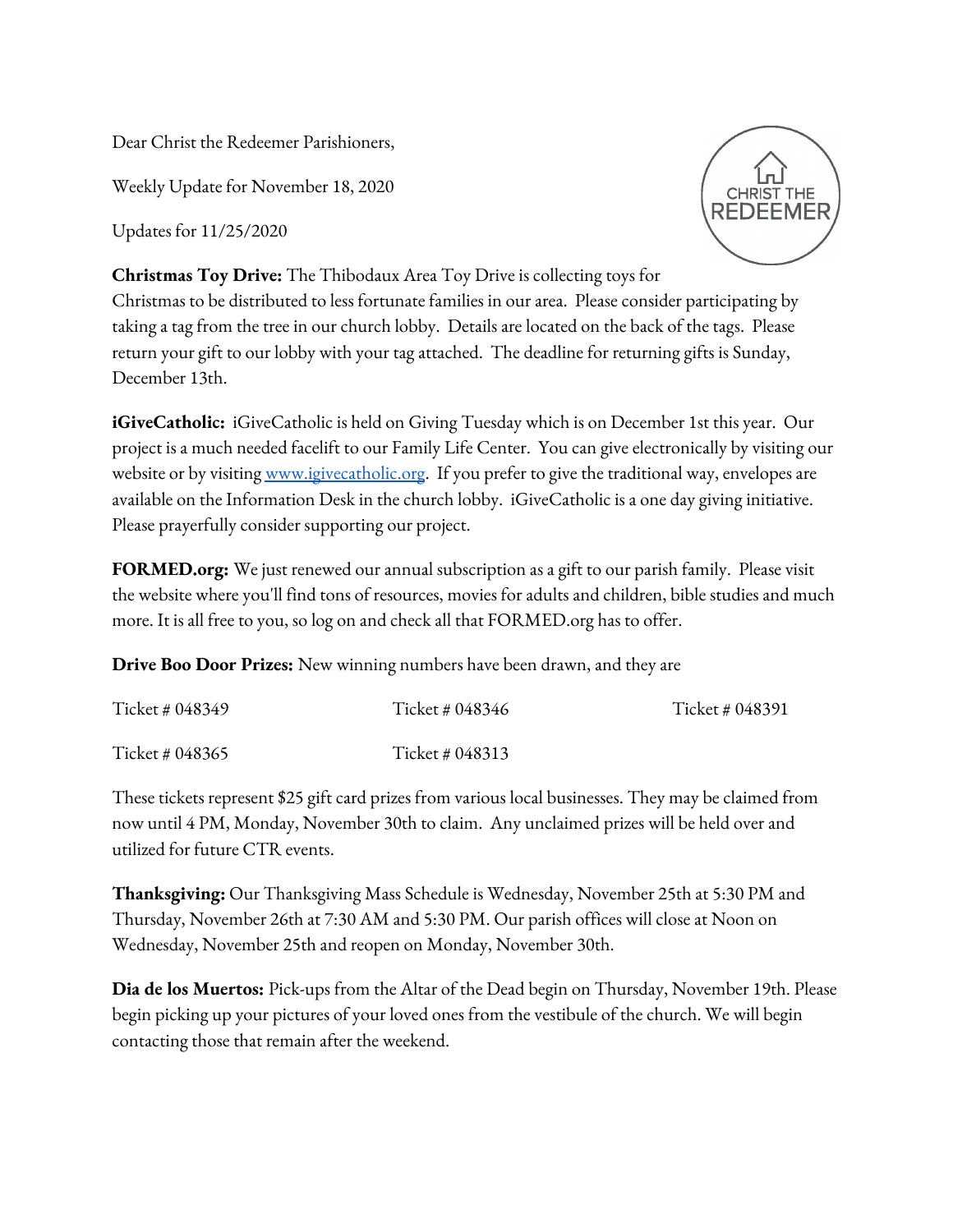**Rejoice:** *Rejoice: Advent Meditation with the Holy Family* is a brand new guided meditation for the Advent Season. These are available for \$5 at the Church Office from 8 AM until Noon and from 1 PM until 4 PM. These Advent reflections from Fr. Mark Toups are a powerful way to prepare for the coming of the Lord. This book can be used for your personal meditations but are also an awesome opportunity to share faith with a small group of people. Video resources can be found here study.ascensionpress.com/ [leader\\_downloads/rejoice-advent-meditations-with-the-holy-family.](http://study.ascensionpress.com/%20leader_downloads/rejoice-advent-meditations-with-the-holy-family)

**Bulletin E-mail:** If you would like to have the bulletin emailed to you register at [www.jspaluch.com/BulletinSubscribe.aspx](http://www.jspaluch.com/BulletinSubscribe.aspx) and enter 70301. A list of churches will appear. Scroll down to Christ the Redeemer and click on the green arrow. Fill out the needed first name and email address and hit "Submit." You are registered and will receive a Saturday morning link to the parish bulletin.

**Hurricane Zeta:** Some parts of our diocese have been greatly impacted by Hurricane Zeta, if you wish to get involved in our local recovery efforts there are two opportunities. To volunteer to physically help you can use the following form or call Catholic Charities at (985) 876-0490. [htdiocese.org/disaster-](https://htdiocese.org/disaster-volunteer) volunteer. Donations are being operated through the Catholic Foundation of South Lousiana at [catholicfoundationsl.org/catholic-foundation-of-south-louisiana-disaster-emergency-relief-fund-delta.](http://www.catholicfoundationsl.org/catholic-) You can donate money or purchase supplies through Amazon.com on this page. You may also send monetary donations to Catholic Foundation Memo: Disaster Relief and mail to PO Box 505, Schriever LA 70395.

**Come Spend an Hour with the Lord:** There are open hours for adoration on Sunday at 10 AM, on Tuesday at 10 AM, 3 PM, 4 PM, & 5 PM, on Thursday at 10 AM, and on Friday at 9 AM, 10 AM, & 2 PM. If you have ever considered regularly spending some time with the Lord now is a great time to start. Please call Sara Oubre if you would like to commit to a slot. 985.446.8662

**Coronavirus Precautions:** Please wear a facemask that covers your mouth and nose when you are on our campus in the church, in the adoration chapel, or at Mass on the Grass. This reduces the spread of germs in enclosed spaces. At all times we should remain six feet apart and make no physical contact with each other and limited contact with parts of the Church building such as doors or the information desk. We should not gather for extended periods of time either in the church or in the parking lot. Each person should sanitize their hands when they enter the church and preferably when they leave.

**Sunday Obligation:** The obligation to attend Mass on Sunday remains lifted. If you cannot or choose not to attend Sunday Mass for any reason, you will not be sinning. There is no shame in choosing not to attend Mass if you are vulnerable, are caring for someone who is, are caring for young